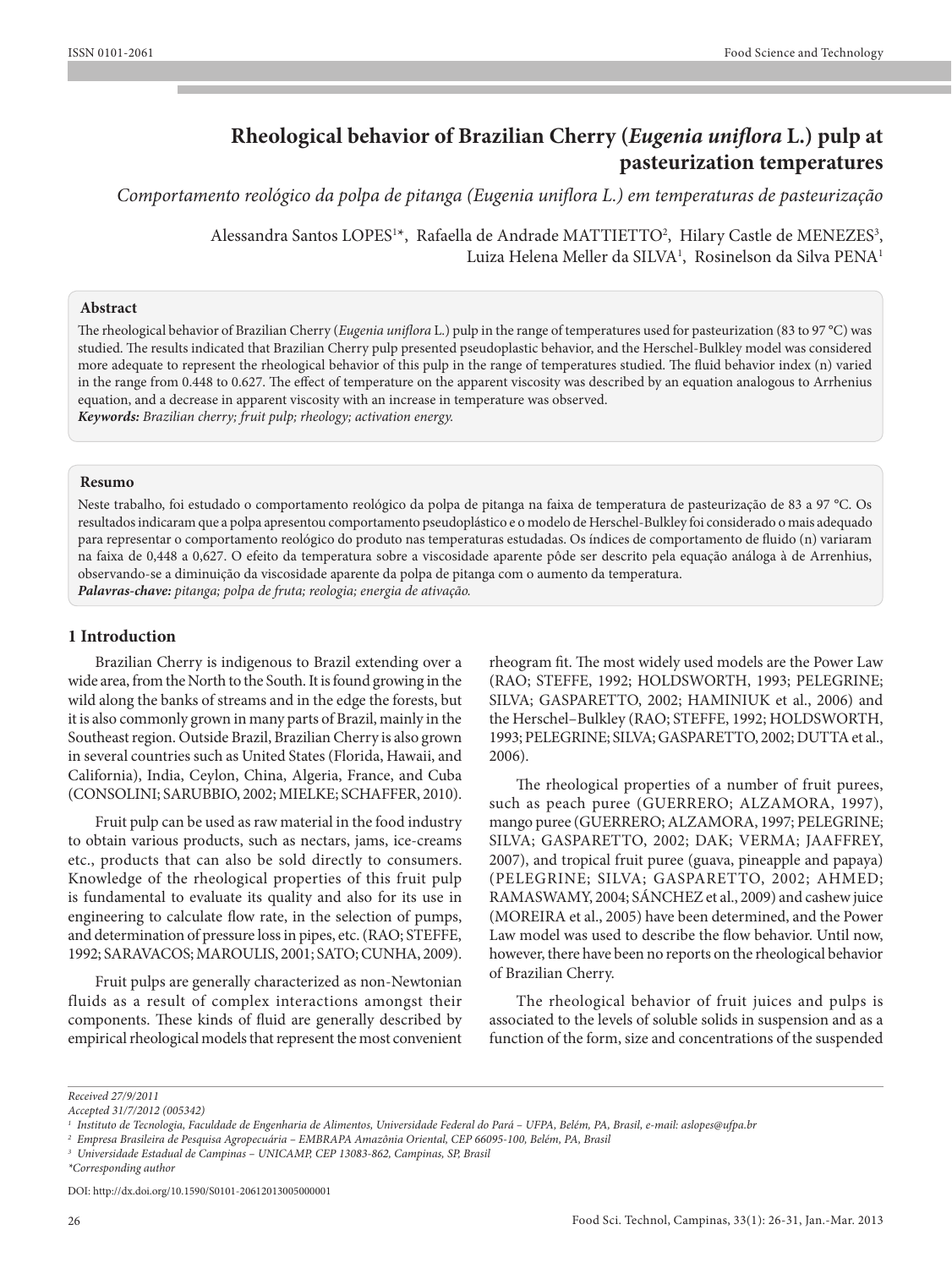particles and the structure of the system. The literature on the rheology of fruit derivatives has established that temperature, soluble solids concentration, pectin content, and insoluble solids content are the main factors responsible for the rheological behavior (RAO; STEFFE, 1992; JUSZCZAK; FORTUNA, 2004; HAMINIUK et al., 2006).

Different temperatures are applied in the various steps of fruit juice and pulp processing, for example during pasteurization and cooling. Thus, the rheological behavior of these fluids should be studied in the various temperature ranges used in industrial processes (MARCOTTE; HOSHAHILI; RAMASWAMY, 2001; SARAVACOS; MAROULIS, 2001).

At rest, fruit pulps, which are dispersions of molecules or asymmetric particles, show a disordered state, but when subjected to shear stress, their molecules or particles tend to orient themselves toward the applied force. The greater the force applied, the greater the ordination and hence the lower the apparent viscosity. The pseudoplastic fluids are also known as shear-thinning fluids, since their apparent viscosity decreases as the shear rate is increased (RAO; STEFFE, 1992; RAO, 1999; KROKIDA; MAROULIS; SARAVACOS, 2001; SATO; CUNHA, 2009).

There are two rheological models that generally describe the rheological behavior of fruit juice and pulps: the Ostwaldde-Waele model (or Power Law) (Equation 1) and the Herschel-Bulkley model (or Generalized Power Law) (Equation 2); their difference is the inclusion of the yield stress  $(\sigma_{\text{o}})$  in Equation 2 (RAO; STEFFE, 1992; HOLDSWORTH, 1993; AHMED; RAMASWAMY, 2004).

$$
\sigma = k\dot{\gamma}^n \tag{1}
$$

$$
\sigma = \sigma_o + k \dot{\gamma}^n \tag{2}
$$

where:  $\dot{\gamma}$  = shear rate (s<sup>-1</sup>), σ = shear stress (Pa), σ = yield stress  $(Pa)$ ,  $k = \text{consistency index} (Pa.s^n)$ , and  $n = \text{flow behavior index}$ (non-dimensional)

In the Brazilian food industry, Brazilian Cherry fruit has mainly been used to produce pulp and juice, which shows good economic potential due to the consumer appeal arising from its high concentration of antioxidant compounds (EINBOND et al., 2004; SPADA et al., 2008; CELLI; PEREIRA-NETTO; BETA, 2011).

The objective of the present study was to evaluate the rheological behaviour of Brazilian Cherry pulp in the range of pasteurization temperatures from 83 to 97 °C.

### **2 Materials and methods**

#### *2.1 Raw material*

Brazilian Cherry fruits (9 kg) were obtained from a farm in Valinhos, São Paulo, Brazil. Immediately after harvest, the fruits were transported to the Pilot Plant of Food Technology Department at UNICAMP, where they were selected, washed, and sanitized with chlorine solution (60 mg. $L^{-1}$ ) for 30 minutes. The fruits that presented visual defects, mechanical damage, and attack by fungi and wood pests were discarded. The extraction process was carried out in duplicate using a BERTUZZI brush pulper. The samples were packed in plastic bags (500 mL) and stored under freezing temperature (–20 °C) until analyses.

#### *2.2 Physical and physicochemical analyses*

The analyses were carried out according to AOAC methods (ASSOCIATION... 1997): pH (method nº 981.12); total titratable acidity (method nº 942.15); reducing and total sugars (methods nº 925.35 and 925.36); proteins (method nº 920.152); lipids (method nº 968.20), and ashes (method nº 940.26). Soluble solids (ºBrix) were evaluated based on the direct reading of degrees Brix of the sample at 20 °C using a LEICA AR200 digital refractometer, and the total solids were determined using a GEHAKA IV 2002 infrared moisture analyser.

#### *2.3 Rheological characterization*

The rheological analyses of the Brazilian Cherry pulp were carried out using a BROOKFIELD RV-DV III digital rheometer with a coaxial cylinder geometry (Ultra Low Viscosity Adapter - ULA) and a BROOKFIELD TC500 thermostatically controlled water bath. The analyses were carried out in triplicate varying the velocity in both the increasing (10 to 250 rpm) and decreasing (250 to 10 rpm) modes with increments of 10 rpm every 15 seconds. The total run time was 6.30 minutes, within which 50 measurements of apparent viscosity (mPa.s), shear stress (Pa), and shear rate  $(s^{-1})$  were obtained. The temperatures evaluated were 83, 85, 90, 95, and 97 °C in addition to 20 °C, which was used as the reference temperature. Samples of 16.0 mL of Brazilian cherry pulp were used for each experiment, and sample reuse was avoided due to the possible changes in rheological properties after heating.

The effect of temperature on the apparent viscosity  $(\eta_a)$  at a specific shear rate was evaluated by the equations analogous to Arrhenius equation (Equation 3) (RAO; STEFFE, 1992; MARCOTTE, HOSHAHILI; RAMASWAMY, 2001; JUSZCZAK; FORTUNA, 2004). The Herschel-Bulkley model was used to obtain the apparent viscosity values at different shear rates.

$$
\eta_{\rm a} = \eta_{\rm o}.\exp\left(\frac{\mathbf{E}_{\rm u,q}}{\mathbf{R}.\mathbf{T}}\right) \tag{3}
$$

where:  $\eta_a$  = apparent viscosity (Pa.s);  $\eta_o$  = constant (Pa.s);  $E_{at} \eta$  = activation energy (J.mol<sup>-1</sup>); R = gas constant  $(8.3144 \text{ J.mol}^{-1} \text{K}^{-1})$ ; and T = temperature (K).

#### *2.4 Statistical analysis*

A non-linear fit (Quasi-Newton) was made for the Power Law (Ostwald-de-Waele) and Generalized Power Law (Herschel-Bulkley) models using the STATISTICA® version 5.0 software (STATSOFT…, 1995). Ascending and descending curves were used to obtain the fits for the models, the mean value of shear stress was calculated for each shear rate at the different temperatures evaluated. The average values of ascending and descending curves were used because the fluid did not present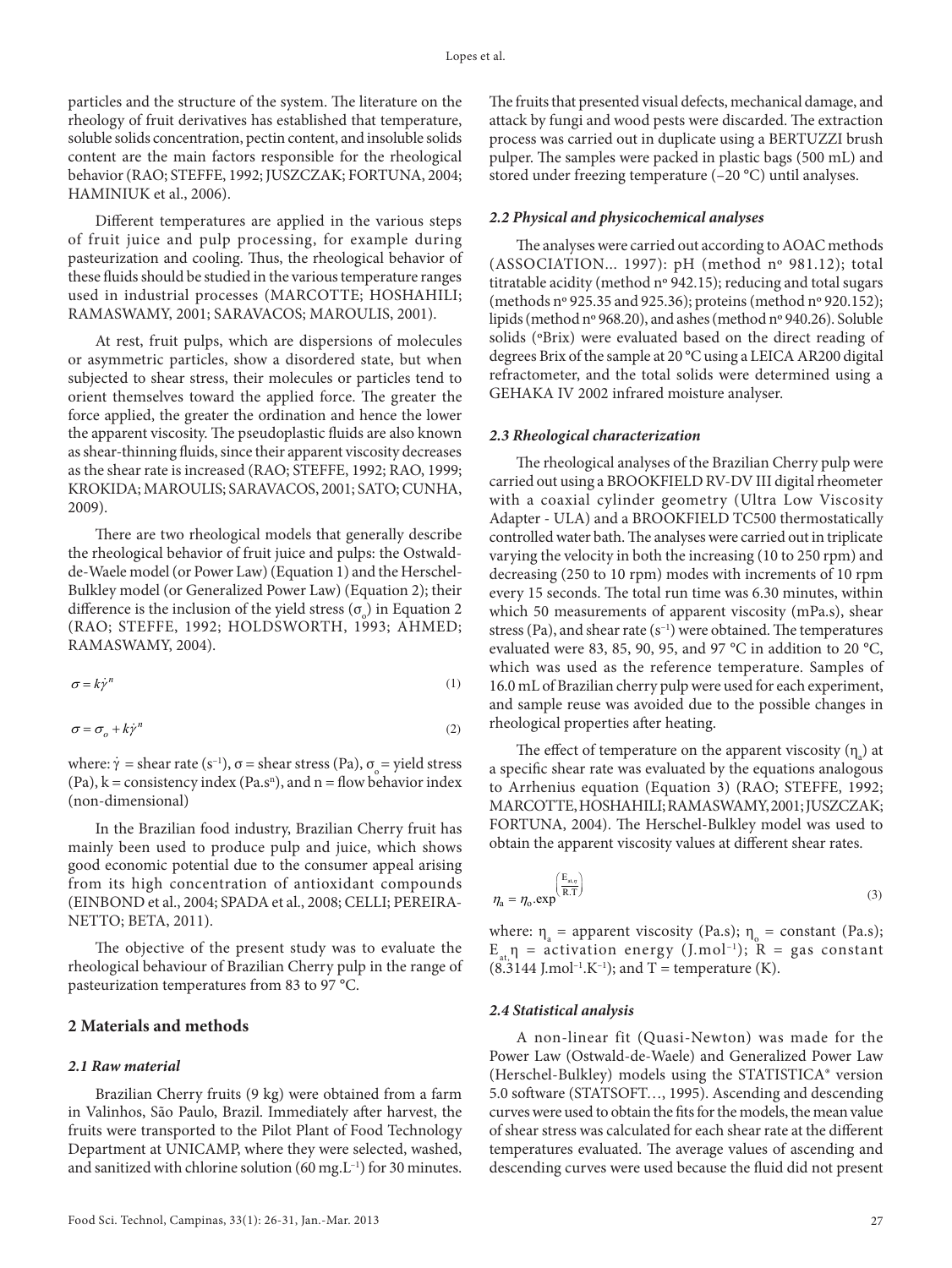thixotropy, as described by Gasparetto and Guimarães (2000). The following statistical parameters were evaluated to determine the adequacy of the models: coefficient of determination  $(R^2)$ , chi-square  $(\chi^2)$ , and the sum of squared residues (*SSR*). The higher the value of  $\chi^2$ , the greater the difference between the frequencies observed and those predicted by the model. Thus, the model that best fitted the data was that with the highest  $R<sup>2</sup>$  values and the lowest for  $\chi<sup>2</sup>$  and *SSR* values. The Arrhenius Equation was fitted using non-linear regression using the same software.

## **3 Results and discussion**

# *3.1 Physical and physicochemical characterization of Brazilian Cherry pulp*

Table 1 shows the results of composition obtained for the Brazilian Cherry pulp used in this study. The major constituent of pulp Brazilian Cherry are total sugars (7.97%), especially reducing sugars (7.80%), which accounted for 89.7% and 87.8% of the total solids of the pulp, respectively. Similar composition for this fruit was observed by Lederman, Bezerra and Calado (1992) and Santos, Silva and Alves (2006).

As observed for other fruits, the values of proteins (0.68%) and lipids (0.49%) are below 2%. Bagetti et al. (2011) reported values of 1.4% and 0.4% for proteins and lipids in Brazilian cherry fruit, respectively.

## *3.2 Rheological behavior of Brazilian Cherry pulp*

Figure 1 shows the flow curves for Brazilian Cherry pulp at the different temperatures studied. The graph represents the mean experimental points and their respective curves adjusted to the Herschel-Bulkley model. Non-Newtonian behavior was observed, as shown by the non-linearity between the shear stress and shear rate applied. In addition, the slopes of the flow curves decreased with an increase in shear rate, evidence of the decrease in apparent viscosity with increase in shear rate, confirming the pseudoplastic behavior of the Brazilian Cherry pulp.

The majority of food fluids presents pseudoplastic behavior the apparent viscosity decreases with an increase in shear rate (RAO; STEFFE, 1992; SARAVACOS; MAROULIS, 2001), as can be seen in Figure 2. Rao and Steffe (1992) and Saravacos and Maroulis (2001) reported the pseudoplastic behavior of fruit

**Table 1.** Physico-chemical characterization of Brazilian Cherry pulp.

| Parameter                                              | Value <sup>*</sup> |  |
|--------------------------------------------------------|--------------------|--|
| pH                                                     | $3.34 \pm 0.01$    |  |
| Total titratable acidity (g citric acid. $100g^{-1}$ ) | $1.23 \pm 0.02$    |  |
| Soluble solids (as °Brix)                              | $7.97 \pm 0.06$    |  |
| Total solids (%)                                       | $8.88 \pm 0.02$    |  |
| Reducing sugars (g glucose. $100g^{-1}$ )              | $7.80 \pm 0.03$    |  |
| Total sugars (g glucose.100g <sup>-1</sup> )           | $7.97 \pm 0.13$    |  |
| Proteins (%)                                           | $0.68 \pm 0.01$    |  |
| Lipids $(\%)$                                          | $0.49 \pm 0.03$    |  |
| Ashes $(\% )$                                          | $0.37 \pm 0.00$    |  |

\*Mean of triplicate ± standard deviation (wet weight basis).

juices and pulps and verified that this deviation from Newtonian behavior was determined by the pulp content. Rao (1999) and Sato and Cunha (2009) showed that the rheological behavior of fruit juices and pulps was related to the levels of suspended soluble solids as a function of the form, size, and concentration of the suspended particles and the structure of the system. The presence of pectic substances and/or dispersed solid particles is responsible for the non-Newtonian behavior which can be described by the Power Law, Herschel-Bulkley, and Bingham models (SARAVACOS; MAROULIS, 2001; DAK; VERMA; JAAFFREY, 2007).

The influence of temperature on the behavior of the curves in Figures 1 and 2 is quite pronounced; it can be seen that the curve prepared at a temperature of 20 °C (reference temperature) is in a distinct range of values for shear stress and viscosity when compared to those prepared at pasteurization temperatures (83, 85, 90, 95, and 97 °C). According to Rao and Steffe (1992), Marcotte, Hoshahili and Ramaswamy (2001) and Juszczak and Fortuna (2004), and many other authors, temperature is one of the major factors that affect the viscosity of fruit pulps.



**Figure 1.** Relationship between shear stress and shear rate for Brazilian cherry pulp at different temperatures.



**Figure 2.** Relationship between apparent viscosity and shear rate for Brazilian cherry pulp at different temperatures.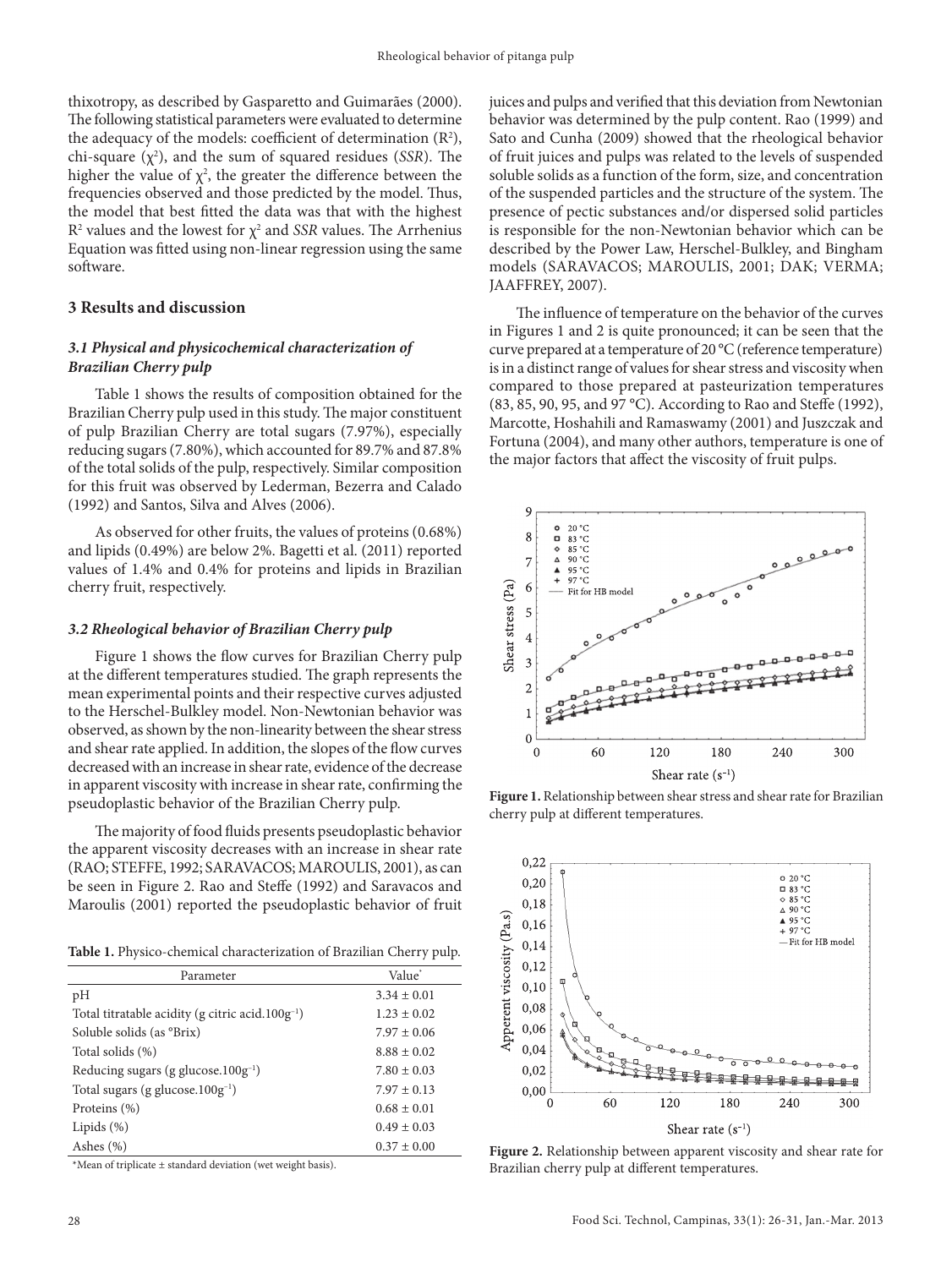The values for apparent viscosity of the Brazilian Cherry pulp varied from 0.008 to 0.212 Pa.s (Figure 2) for the temperature/shear rate binomials of 97  $^{\circ}$ C/306 s<sup>-1</sup> and 20 °C/12  $s^{-1}$ , respectively.

Table 2 shows the values obtained for the apparent viscosity of Brazilian Cherry pulp at shear rates of 100, 200, and 300 s–1. As can be seen in Figure 2, a decrease in apparent viscosity is verified when the increases in temperature and shear rate are considered separately.

These values are relevant in industrial processing operations when the shear rate is greater than  $100 s^{-1}$  (VIDAL, 2006).

## *3.3 Determination of the rheological parameters of Brazilian Cherry pulp*

Table 3 presents the values for the rheological parameters and the statistical results obtained for Brazilian Cherry pulp at temperatures of 20, 83, 85, 90, 95 and 97 °C, from the fit for the Power Law and Herschel-Bulkley models using the average value of the ascending and descending curves in triplicate. It shows that the values for the behavior index (n) are always less than unity indicating a pseudoplastic character of the Brazilian Cherry pulp. This rheological parameter varied from 0.346 to 0.446 for the Power Law model and from 0.448 to 0.627 for the Herschel-Bulkley model.

**Table 2.** Apparent viscosity of Brazilian Cherry pulp.

| Temperature | Apparent viscosity $(mPa.s)^*$ |                                |                               |  |
|-------------|--------------------------------|--------------------------------|-------------------------------|--|
| (°C)        | $100 s^{-1}$                   | $200 s^{-1}$                   | $300 s^{-1}$                  |  |
| $20**$      | $45.98 \pm 2.68^{\circ}$       | $29.10 \pm 1.59^{\circ}$       | $24.67 \pm 1.07^{\circ}$      |  |
| 83          | $22.53 \pm 1.71^b$             | $14.96 \pm 2.91^{\circ}$       | $11.21 \pm 1.63^b$            |  |
| 85          | $17.75 + 1.52$ <sup>bc</sup>   | $11.45 \pm 1.04$ <sup>bc</sup> | $9.31 \pm 0.71$ <sup>bc</sup> |  |
| 90          | $15.76 \pm 1.49$ <sup>c</sup>  | $10.50 \pm 1.05$ <sup>c</sup>  | $8.62 \pm 0.66$ <sup>bc</sup> |  |
| 95          | $15.57 \pm 1.61$ <sup>c</sup>  | $10.39 \pm 1.00^{\circ}$       | $8.52 \pm 0.70$ <sup>c</sup>  |  |
| 97          | $15.61 \pm 1.52$ <sup>c</sup>  | $10.43 \pm 1.20^{\circ}$       | $8.53 \pm 0.70^{\circ}$       |  |

\*Mean of triplicate ± standard deviation (wet weight basis). \*\*Reference temperature. Mean values in the same column followed by different subscript letters are significantly different ( $p < 0.05$ ).

**Table 3.** Rheological and statistical parameters for Brazilian Cherry pulp.

| Power Law                |       |       |       |       |       |       |
|--------------------------|-------|-------|-------|-------|-------|-------|
|                          | 20 °C | 83 °C | 85 °C | 90 °C | 95 °C | 97 °C |
| $K$ (Pa.s <sup>n</sup> ) | 0.738 | 0.463 | 0.325 | 0.213 | 0.201 | 0.197 |
| n                        | 0.403 | 0.346 | 0.372 | 0.434 | 0.442 | 0.446 |
| R <sup>2</sup>           | 0.974 | 0.986 | 0.992 | 0.995 | 0.996 | 0.996 |
| $\chi^2$                 | 0.299 | 0.052 | 0.025 | 0.023 | 0.019 | 0.020 |
| <b>SSR</b>               | 1.443 | 0.132 | 0.055 | 0.032 | 0.025 | 0.028 |
| Herschel-Bulkley         |       |       |       |       |       |       |
|                          | 20 °C | 83 °C | 85 °C | 90 °C | 95 °C | 97 °C |
| $\tau$ <sub>o</sub> (Pa) | 1.674 | 0.621 | 0.301 | 0.351 | 0.291 | 0.299 |
| $K$ (Pa.s <sup>n</sup> ) | 0.163 | 0.179 | 0.189 | 0.091 | 0.100 | 0.095 |
| n                        | 0.627 | 0.479 | 0.448 | 0.558 | 0.545 | 0.553 |
| $\mathbb{R}^2$           | 0.981 | 0.989 | 0.993 | 0.998 | 0.998 | 0.998 |
| $\chi^2$                 | 0.193 | 0.045 | 0.024 | 0.007 | 0.007 | 0.008 |
| <b>SSR</b>               | 1.037 | 0.105 | 0.048 | 0.015 | 0.014 | 0.015 |

Pelegrine, Silva and Gasparetto (2002), Ahmed and Ramaswamy (2004), Dutta et al. (2006), Dak, Verma and Jaaffrey (2007) showed pseudoplastic behavior for papaya, mango, and pineapple pulps. This effect is clearly more pronounced for whole pulps than for those clarified by centrifugation.

According to Chin et al. (2009) and Sánchez et al. (2009), pummelo juice concentrate and white guava puree showed behavior index (n) values below unity at temperatures from 6 to 75 °C and 10 to 60 °C, respectively, indicating pseudoplastic behavior.

Saravacos and Maroulis (2001) showed that the values for the behavior index (n) for fruit purees were generally in the range from 0.30 to 0.50. The variation in this parameter is a function of several variables such as: variety, processing, degree of maturity, and the method for determining rheological parameters.

Guerrero and Alzamora (1997) and Krokida, Maroulis and Saravacos (2001) showed that the consistency index (K) decreased significantly at high temperatures, but the behavior index (n) of fruit purees was not affected.

Comparing the fit for the Power Law and Herschel-Bulkley models, it can be seen that both models satisfactorily represent the rheological behavior of the Brazilian Cherry pulp. The Herschel-Bulkley model showed higher values for the determination coefficient  $(R^2)$  and lower values in the chi-square test  $(\chi^2)$  and also for the sum of squared residues (*SSR*). Additionally, the Herschel-Bulkley model provides three rheological parameters (yield stress, consistency coefficient, and flow behavior index), when compared with the Power Law model (two parameters), which does not provide the parameter yield stress. According Haminiuk et al. (2006), the yield stress is an important quality control parameter in industrial processes, particularly for comparing the overall characteristics of products manufactured on different production lines.

Since the Herschel-Bulkley model generates more information (yield stress) than the Power Law model, it was chosen to describe the rheological behavior of the Brazilian Cherry pulp.

## *3.4 Effect of temperature*

The effect of temperature on the apparent viscosity of Brazilian cherry pulp at a constant shear rate can be described by the Arrhenius equation, in which the apparent viscosity decreases with temperature (Figure 3). The apparent viscosity values generated by Herschel-Bulkley model were used in the construction the Arrhenius model.

The order of magnitude of the activation energy indicates the dependence of the viscosity on the temperature (RAO; STEFFE, 1992; RAO; TATTIYAKUL, 1999; SARAVACOS; MAROULIS, 2001; DAK; VERMA; JAAFFREY, 2007).

According to Table 4, the variation explained around the mean  $(R^2)$  showed high values for the shear rates studied. The values for  $R^2$  varied from 0.970 to 0.990, explaining the experimental data using the Arrhenius equation in terms of the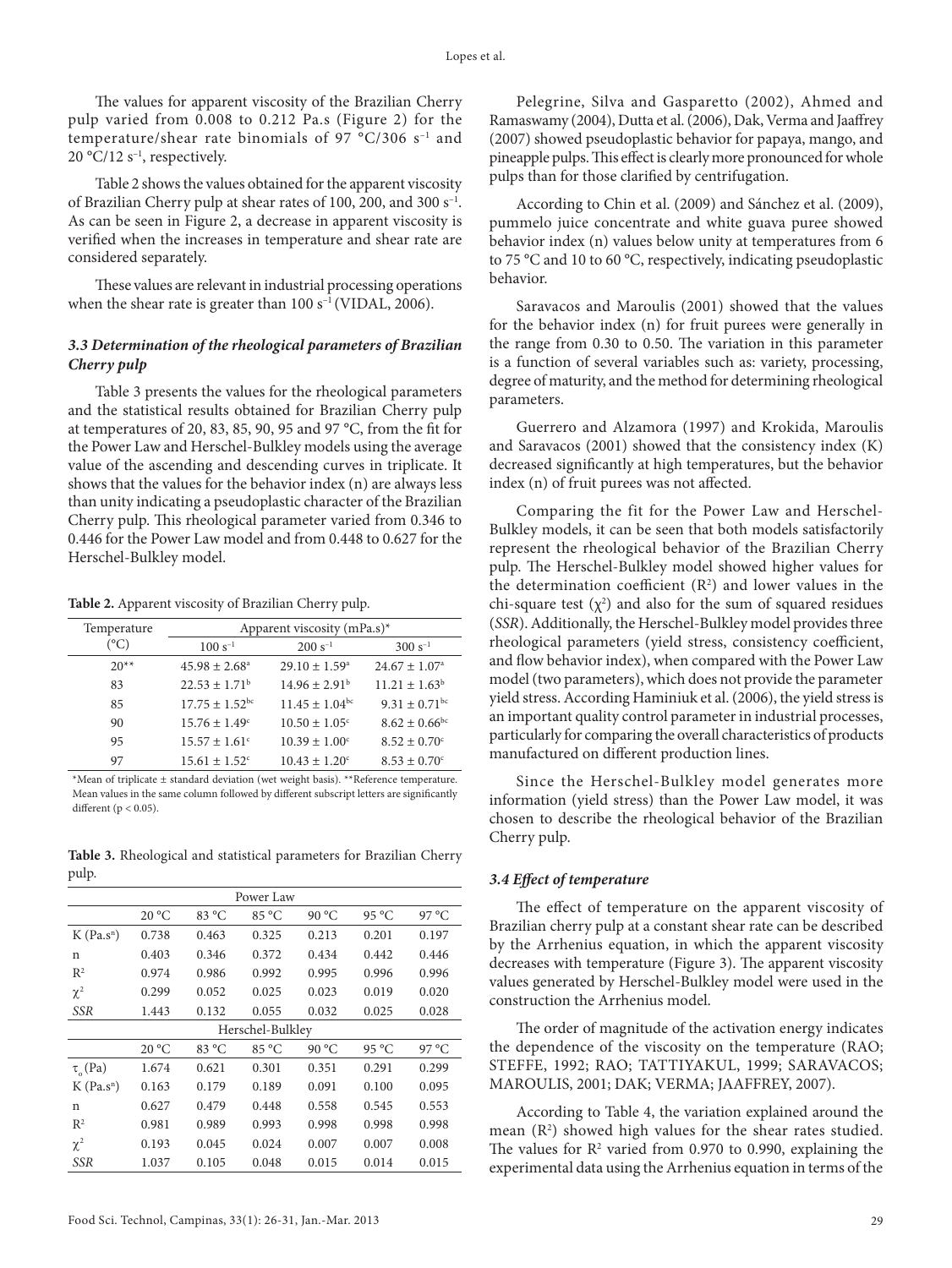

**Figure 3.** Effect of temperature on the apparent viscosity of Brazilian cherry pulp.

**Table 4.** Arrhenius parameters and determination coefficients for Brazilian Cherry pulp submitted to shear rates of 100, 200 and 300 s<sup>-1</sup>.

| Arrhenius                             |              | Shear rate   |              |
|---------------------------------------|--------------|--------------|--------------|
| parameters                            | $100 s^{-1}$ | $200 s^{-1}$ | $300 s^{-1}$ |
| $\eta_c$ (mPa.s)                      | 0.293        | 0.234        | 0.148        |
| $E_{at,\eta}$ (kJ.mol <sup>-1</sup> ) | 12.330       | 11.765       | 12.473       |
| Statistical parameter                 |              |              |              |
| $\mathbb{R}^2$                        | 0.975        | 0.970        | 0.990        |

effect of temperature on the apparent viscosity of the Brazilian Cherry pulp.

The value found for the activation energy  $(E_{\alpha} \eta)$  for the viscous flow of Brazilian Cherry pulp at 100 s<sup>-1</sup> (reference shear rate) was 12.330 kJ.mol<sup>-1</sup> (Table 4), a value close to other values found in the literature for the  $E_{at}$ η of a variety of fruit pulps. Haminiuk et al. (2006) found the value of 11.046 kJ.mol<sup>-1</sup> at a shear rate of 50 s<sup>-1</sup> for the  $E_{a}$ η of whole araçá pulp (11.7 °Brix).

# **4 Conclusions**

The rheological behavior of Brazilian Cherry pulp in the range of pasteurization temperatures studied can be represented by the Herschel-Bulkley equation. The fluid behavior indexes (n) were below unity characterizing the pseudoplastic behavior of the Brazilian Cherry pulp. The effect of temperature can be evaluated using the Arrhenius-type equation obtaining the activation energy values for the viscous flow of Brazilian Cherry pulp.

## **Acknowledgements**

The authors are grateful for the financial support provided by CNPq (The National Council for Scientific and Technological Development).

## **References**

- AHMED, J.; RAMASWAMY, H. S. Response surface methodology in rheological characterization of papaya puree. **International Journal of Food Properties**, v. 7, n.1, p. 45-58, 2004. [http://dx.doi.](http://dx.doi.org/10.1081/JFP-120022495) [org/10.1081/JFP-120022495](http://dx.doi.org/10.1081/JFP-120022495)
- ASSOCIATION OF OFFICIAL ANALYTICAL CHEMISTS AOAC. **Official methods of analysis**. 16th ed. Virginia: AOAC, 1997.
- BAGETTI, M. et al. Physicochemical characterization and antioxidant capacity of pitanga fruits (Eugenia uniflora L.). **Ciência e Tecnologia de Alimentos**, v. 31, n. 1, p. 147-154, 2011. [http://dx.doi.](http://dx.doi.org/10.1590/S0101-20612011000100021) [org/10.1590/S0101-20612011000100021](http://dx.doi.org/10.1590/S0101-20612011000100021)
- CELLI, G. B.; PEREIRA-NETTO, A. B.; BETA, T. Comparative analysis of total phenolic content, antioxidant activity, and flavonoids profile of fruits from two varieties of Brazilian cherry (*Eugenia uniflora* L.) throughout the fruit developmental stages. **Food Research International**, v. 44, n. 8, p. 2442-2451, 2011. [http://dx.doi.](http://dx.doi.org/10.1016/j.foodres.2010.12.036) [org/10.1016/j.foodres.2010.12.036](http://dx.doi.org/10.1016/j.foodres.2010.12.036)
- CHIN, N. L. et al. Modelling of rheological behaviour of pummelo juice concentrates using master-curve. **Journal of Food Engineering**, v. 93, n. 2, p. 134-140, 2009. [http://dx.doi.org/10.1016/j.](http://dx.doi.org/10.1016/j.jfoodeng.2009.01.005) [jfoodeng.2009.01.005](http://dx.doi.org/10.1016/j.jfoodeng.2009.01.005)
- CONSOLINI, A. E.; SARUBBIO, M. G. Pharmacological effects of *Eugenia uniflora* (Myrtaceae) aqueous crude extract on rat\_s heart. **Journal of Ethnopharmacology**, v. 81, p. 57-63, 2002. [http://dx.doi.](http://dx.doi.org/10.1016/S0378-8741(02)00039-9) [org/10.1016/S0378-8741\(02\)00039-9](http://dx.doi.org/10.1016/S0378-8741(02)00039-9)
- DAK, M.; VERMA, R. C.; JAAFFREY, S. N. A. Effect of temperature and concentration on rheological properties of "Kesar" mango juice. **Journal of Food Engineering**, v. 80, n. 4, p. 1011-1015, 2007. [http://](http://dx.doi.org/10.1016/j.jfoodeng.2006.08.011) [dx.doi.org/10.1016/j.jfoodeng.2006.08.011](http://dx.doi.org/10.1016/j.jfoodeng.2006.08.011)
- DUTTA, D. et al. Rheological characteristics and thermal degradation kinetics of beta-carotene in pumpkin puree. **Journal of Food Engineering**, v. 76, n. 4, p. 538-546, 2006. [http://dx.doi.](http://dx.doi.org/10.1016/j.jfoodeng.2005.05.056) [org/10.1016/j.jfoodeng.2005.05.056](http://dx.doi.org/10.1016/j.jfoodeng.2005.05.056)
- EINBOND, L. S. et al. Anthocyanin antioxidants from edible fruits. **Food Chemistry**, v. 84, p. 23-28, 2004. [http://dx.doi.org/10.1016/](http://dx.doi.org/10.1016/S0308-8146(03)00162-6) [S0308-8146\(03\)00162-6](http://dx.doi.org/10.1016/S0308-8146(03)00162-6)
- GASPARETTO, C. A.; GUIMARÃES, D. H. P. Rheological behavior of pineapple and mango pulps: effect of the measuring systems. **Revista de Ciência e Tecnologia**, v. 8, n. 16, p. 91-96, 2000.
- GUERRERO, S. N.; ALZAMORA, S. M. Effect of pH, temperature and glucose addition on flow behaviour of fruit purees: II. Peach, papaya and mango purees. **Journal of Food Engineering**, v. 37, n. 1, p. 77-101, 1998. [http://dx.doi.org/10.1016/S0260-8774\(98\)00065-X](http://dx.doi.org/10.1016/S0260-8774(98)00065-X)
- HAMINIUK, C. W. I. et al. Influence of temperature on the rheological behavior of whole araça pulp (Psidium cattleianum sabine). **LWT – Food Science and Technology**, v. 39, n. 4, p. 426-430, 2006.
- HOLDSWORTH, S. D. Rheological models used for the prediction of the flow properties of food products: a literature review. **Transactions of the Institution of Chemical Engineers**, v. 71(C), p. 139-179, 1993.
- JUSZCZAK, L.; FORTUNA, T. Effect of temperature and soluble solid content on the viscosity of cherry juice concentrate. **International Agrophysics**, v. 18, n. 1, p. 17-21, 2004.
- KROKIDA, M. K.; MAROULIS, Z. B.; SARAVACOS, G. D. Rheological properties of fluid fruit and vegetable puree products: compilation of literature data. **International Journal of Food Properties**, v. 4, n. 2, p. 179-200, 2001.<http://dx.doi.org/10.1081/JFP-100105186>